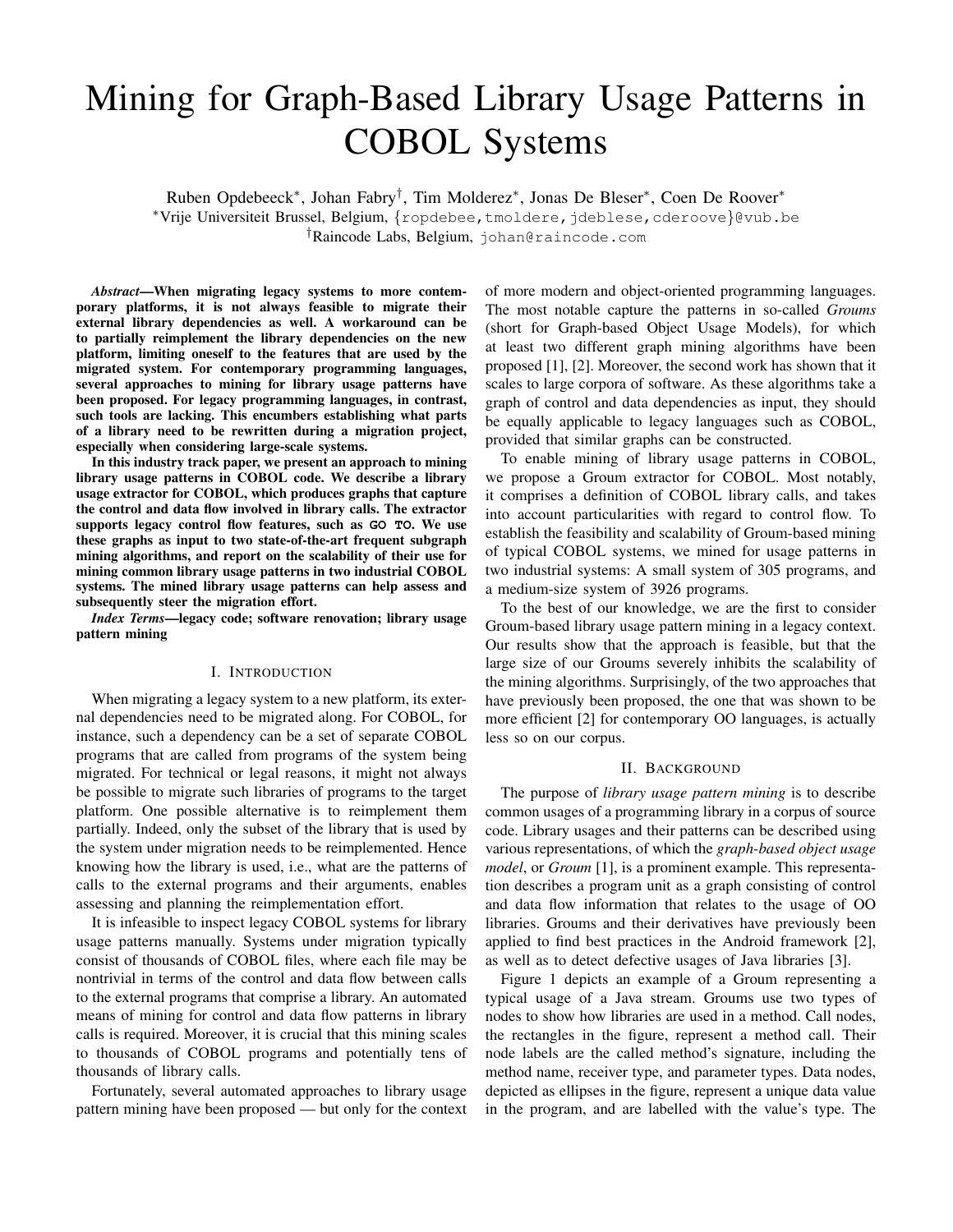

Fig. 1. An example of a Groum representing the usage of a Java stream.

nodes in the graph can be connected by one of three types of edges. First, control-flow edges, dashed and labelled "order" in the figure, link two call nodes in the order in which they would be executed. They thus represent the control-flow graph (CFG) of the method. Second, use data-flow edges, labelled "use", link a data node to a call node where it is consumed, either as argument or as receiver. Third, definition data-flow edges, labelled "def", link a call node to the data it produces. Formally, Groums also contain transitive control-flow edges, representing the transitive closure over the CFG. For clarity and brevity of the figures, we omit these here.

Uncovering library usage patterns in a corpus of OO programs proceeds according to two phases. First, in the extraction phase, a Groum is created for each method. Then, in the mining phase, the Groums are subjected to a frequent subgraph mining algorithm to discover popular subgraphs, which are considered patterns. The algorithms use a *support* parameter, which specifies how often a subgraph needs to occur in the corpus of Groums for it to be considered popular, and thus, a pattern.

Two algorithms have been proposed to this end. The first, by Nguyen et al. [1], is an apriori pattern-growth algorithm. It continually generates candidate patterns as extensions of previously-generated frequent patterns, until the support of the candidate pattern becomes too low. To calculate the support of a candidate extension, it needs to be compared to all other candidates for isomorphism. Since isomorphism checking for graphs is expensive, the algorithm approximates these checks using a vector-based approximation. The second algorithm, used in BigGroum [2], first partitions the corpus of Groums using frequent itemset mining on the call labels used in each Groum. It then slices each of the Groums in a partition to remove nodes that are irrelevant to the method calls in the partition. Finally, it decides whether a sliced Groum is frequent by calculating how often it appears as a subgraph of the sliced Groums in the partition. The subgraph checks are encoded as SAT formulae, enabling BigGroum to outperform GrouMiner on large corpora of Groums [2].

As Groums essentially contain only control and data flow information, and are not inherently limited to OO programs, it should be possible to represent COBOL library usages as Groums. Furthermore, given the promising results reported by Mover et al. on BigGroum [2], their back-end may be able to scale to the size of corpora we wish to mine. We hence



Fig. 2. Groum for the program IC101A of the COBOL85 test suite [4].

developed a compatible Groum extractor for COBOL source code, so that we can reuse this back-end to mine for library usage patterns in COBOL. We present our extractor next.

#### III. EXTRACTING GROUMS FROM COBOL SOURCE CODE

Groum mining has been developed for object-oriented languages, which precludes its straightforward transposition to non-OO (legacy) languages like COBOL. We describe the challenges encountered while extracting Groums from COBOL programs, and provide an overview of our solutions.

Figure 2 depicts a Groum extracted from the IC101A program from the UK National Computing Centre Cobol-85 compliance test suite [4]. It shows a sequence of five calls, where the first three use a variable named DN1 as the argument, while the last two use DN2. The last node of the Groum indicates that the program terminates through the STOP RUN statement.

*a) Definition of library usages:* Since Groums describe library usages, it is necessary to define what constitutes a library. In languages that support packages, this is straightforward. For example, a user could mark a package as a library, and any call to a method defined in that package could be considered part of a usage of that library.

As COBOL does not have support for packages, this strategy is not applicable. Instead, we allow the user to specify which COBOL programs should be treated as library programs. Thus, interactions with a library take the form of a CALL statement into a library program. Such statements are modelled as call nodes in our Groums, labelled with the name of the called program. Alternatively, the user can specify that *all* CALL statements should be considered library invocations. This is useful when it is not known upfront which programs are part of a library.

COBOL also provides the CANCEL statement, which resets the state of an external program and is thus important for library usages. We also model such statements as call nodes, but prefix their label with "CANCEL".

Another complicating factor is that COBOL's CALL and CANCEL statements can take the name of the program in a variable, rather than as a string literal. Rather than attempting to determine the run-time value of this variable through a data flow analysis, we choose to encode such instances as a combination of the variable name and its initial value. This allows us to consider such cases during pattern mining,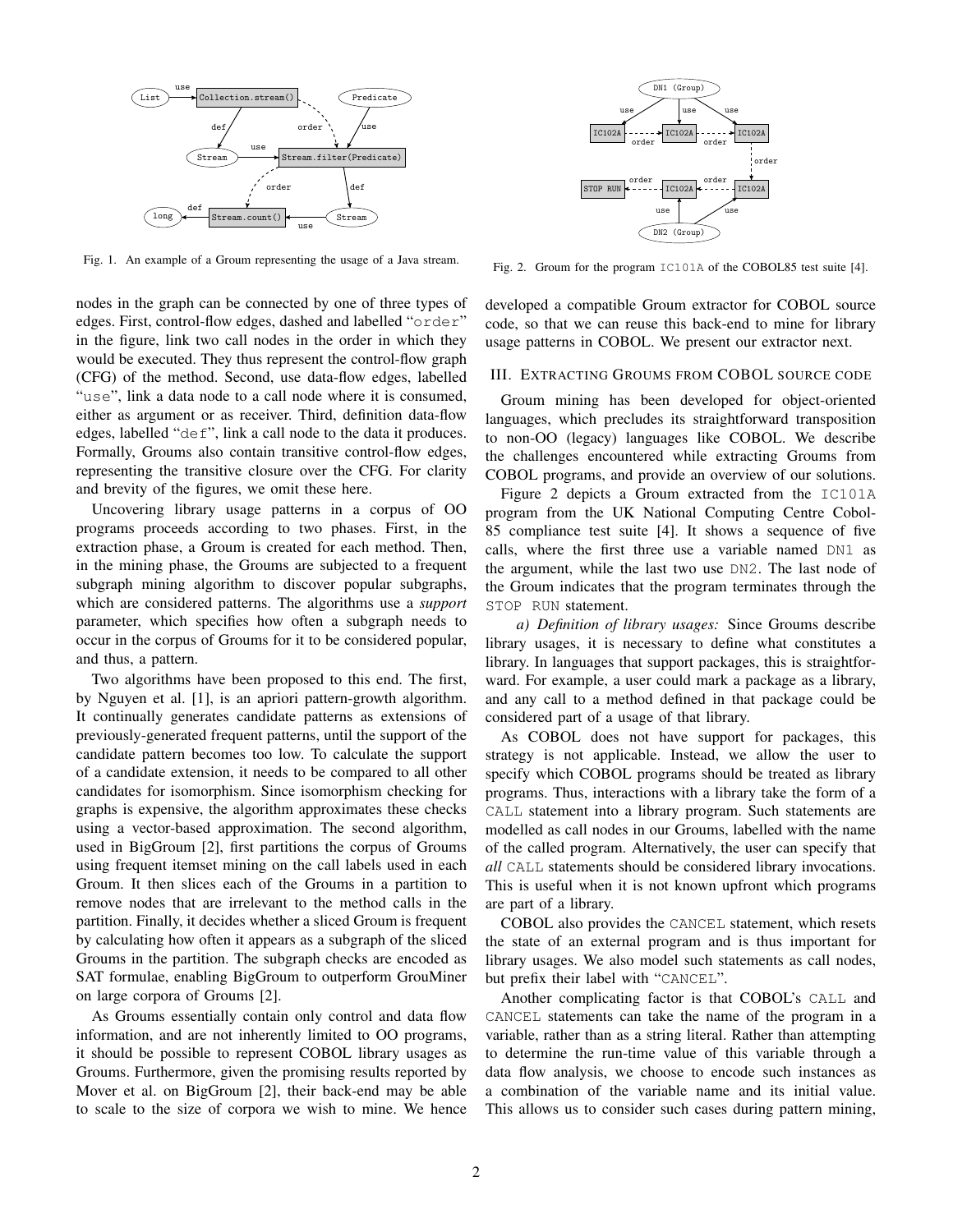while also distinguishing between the two formats. Of course, call destinations computed through later assignments to the variable might be missed in this manner.

*b) Control flow:* The default control flow in COBOL is to execute the program statements in lexical order, but control can also jump to different places in the program. To allow this, COBOL programs can consist of multiple *sections* and *paragraphs*. For the purpose of this text, we can consider these as labelled sequences of statements, and use the term "paragraph" to mean "paragraph or section".

The control flow of a program can jump between paragraphs in two ways. First, a statement of the form PERFORM A THRU Z will jump to a paragraph named A and sequentially execute all of the subsequent statements up to, and including, the statements of paragraph Z. When control flow reaches the end of Z, the program execution jumps back to the statement following the original PERFORM statement. Second, a statement of the form GO TO X jumps to a paragraph named X, where it continues sequentially. These two types of jumps can be mixed arbitrarily. For example, if a GO TO statement is executed while a PERFORM statement is 'active', and control eventually reaches the boundary of the PERFORM, control will then be passed back to the statement after the PERFORM statement. This allows for complex control flow jumps during the execution of a COBOL program, which is not possible in languages for which Groums were designed.

*c) Inter-paragraph Groums:* Paragraphs can be fairly small, and in those cases constructing a Groum for each paragraph individually does not sufficiently describe the program's control flow. Therefore, we need to construct "inter-paragraph" Groums that represent the control flow of the whole program, and thus need to account for inter-paragraph control flow jumps. We do this using a two-phase construction approach.

First, we create intra-paragraph Groums that contain auxiliary nodes to indicate the presence of GO TO or PERFORM statements and the target labels to which they jump. These intra-paragraph Groums also contain an implicit jump node as their last node, whose target depends on whether or not a PERFORM statement is active.

Second, we perform *graph inlining* on these auxiliary jump nodes, i.e., we replace each of these nodes by the paragraph(s) that it would execute. When a PERFORM node is encountered, the implicit end-of-paragraph jump node of its last paragraph is adjusted to jump back to the node following the PERFORM. Thus, the inliner can straightforwardly replace any jump node by the paragraph to which is jumped, and recursively inline the inlined subgraph.

*d) Iterative control flow:* Programs may execute the same statements repeatedly through iteration. However, since Groums are DAGs, it is impossible to add a back-edge to represent this. We therefore represent iterative control flow structures by approximating them as executing the statements at most once, which is equivalent to the strategy employed for Java Groums [1].

Inter-paragraph control flow jumps are another source of potential iteration, e.g., a GO TO statement may jump back to

a paragraph that was executed before, which would eventually reach the same statement once again. We detect such cases by keeping track of each inlined paragraph for each path down the Groum. When the inliner encounters a jump to a paragraph that was already inlined in this path, it prevents any further inlining down that path, yet continues to inline down other paths. Note that we cannot simply skip the jump and proceed to inline the subsequent statements. Since a GO TO statement does not return control, we do not know which statements these may be.

*e) Program termination:* COBOL offers multiple statements that terminate a program, e.g., STOP RUN or GOBACK. Additionally, certain programs may terminate the caller program, akin to Java's System.exit. We therefore allow the user to specify a set of termination-inducing programs. When the extractor encounters a statement that would lead to program termination, it halts the construction of that path in the Groum. Both types of program termination are represented as call nodes. This enables representing how a program terminates, while retaining compatibility with BigGroum's backend.

*f) Data flow information:* Groums also contain data flow information related to library calls. This includes arguments used in the invocations, as well as data returned by the library call. However, program calls in COBOL typically do not return data, rather, they mutate values in the memory space shared between the caller and callee. Consequently, determining which data is "returned" by a program call constitutes running a data flow analysis on the called program. This may be impossible for the purpose of library re-engineering, where the source code of the called program may not be available. Thus, we do not extract data definitions from the library calls, and the Groums only contain data usages.

*g) Language support tradeoffs:* COBOL has a very rich and complex syntax, yet we do support Groum extraction for all programs that we can successfully compile with the Raincode Labs compiler. This is done by focusing on statements that have an inherent effect on control flow. Statements that do not relate to control flow (e.g., MOVE to assign a variable) are handled generically, by traversing their constituents in search of relevant statement types.

We handle all forms of conditionals, iterative structures, and control flow jumps, except for the ALTER statement. This statement can be used to dynamically change a label to point to another paragraph, and thus may affect the target of a GO TO or PERFORM statement. Although this statement could be supported through a data flow analysis, we believe it would significantly complicate the extractor for limited gains. Thus, support for this statement is left for future work.

## IV. EVALUATION

To validate that we are able to mine graph-based library usage patterns for large COBOL codebases in reasonable time, we devised two experiments. We measured the time taken to extract and mine patterns in two industrial COBOL codebases from Raincode Labs clients.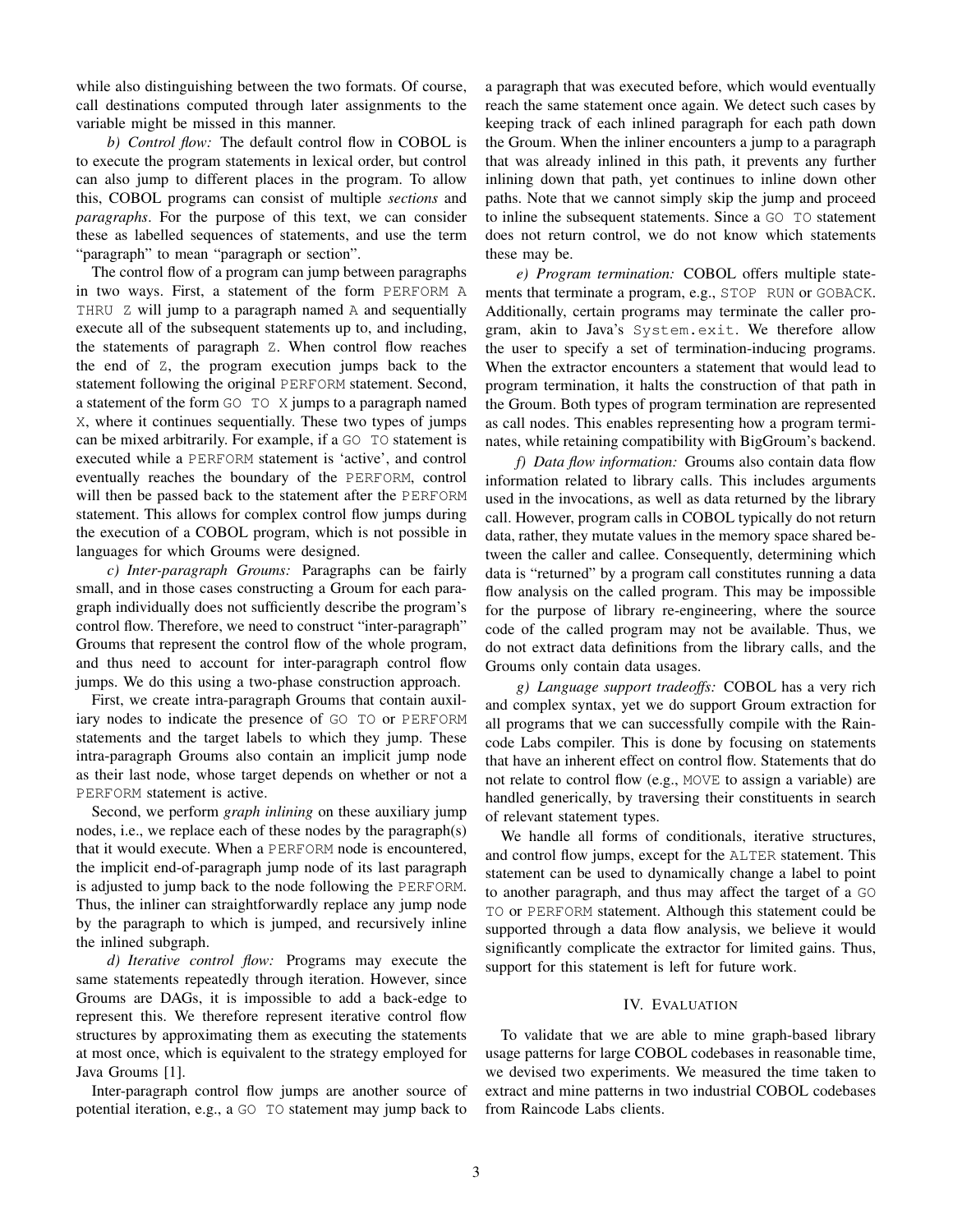|        | # Programs | # KLOC | Min. support |
|--------|------------|--------|--------------|
| Case 1 | 305        | 662.2  | 30           |
| Case 2 | 3926       | 22889  | 400          |

TABLE I SUMMARY OF THE TWO INDUSTRIAL COBOL CODEBASES.

Targeting industrial COBOL codebases, we posit the following research questions:

- RQ1 Does the COBOL Groum extractor scale?
- RQ2 Can the extracted Groums be mined for patterns in a reasonable time?

## *A. Experimental Setup*

To answer these research questions, we selected two industrial COBOL codebases. Their properties are described in Table I. The first case is a system of 305 COBOL programs and the second case is nearly 4000 COBOL programs. We chose a minimum support threshold of around 10% for each.

We have run our COBOL Groum extractor on both of these cases, measuring the time it takes to construct Groums from their abstract syntax trees. The extractor was configured to consider all CALL statements to be library calls. We then fed the constructed Groums into the two Groum mining algorithms described in Section II. We reused the BigGroum algorithm implementation provided by Mover et al. [2] and we implemented an adaptation of the GrouMiner algorithm [1]. The latter is based on the version presented by Amann et al. [3], which is itself based on GrouMiner's implementation. Our custom GrouMiner algorithm contains a number of optimisations, mainly intended to reduce its memory footprint to allow it to mine larger graphs. However, the fundamentals of the algorithm remain the same. To emphasise the difference between the original implementation and ours, we will refer to our implementation as GrouMiner\*.

Recall that the support of a potential pattern is the number of unique Groums in which it occurs as a subgraph. The minimum support value for pattern mining in both cases was set to roughly 10% of the programs in the case. For BigGroum, we used the same support value for Groum partitioning as for pattern mining. Lastly, we instructed both pattern miners to produce patterns that contain at least 2 call nodes.

All experiments were performed on a machine with 32GB RAM and a 6-core, 2.6GHz CPU. For GrouMiner\*, the maximum JVM heap space is set to 32GB, whereas BigGroum was allowed to use all available memory. All of the timing values were obtained from sequential implementations.

#### *B. RQ1: Is the COBOL Groum Extractor Scalable?*

Table II summarises the results of our first experiment. We measured the full time taken to extract COBOL Groums, including the construction and inlining phases. The table also lists the average size and maximum size of the extracted Groums, which includes all its nodes and edges.

These results show that our Groum extractor for COBOL can indeed efficiently handle both small and medium-sized COBOL codebases. For the small codebase, extraction takes

| Case             | Time $(s)$ | # Groums | Avg. size | Max. size |  |
|------------------|------------|----------|-----------|-----------|--|
| Case 1           | 43.8       | 273      | 244       | 4634      |  |
| Case $2$ (full)  | 1019       | 3925     | 4769      | 1217422   |  |
| Case 2 (limited) | N/A        | 3573     | 125       | 9644      |  |

TABLE II RESULT OF EXTRACTING GROUMS ON THE TWO CODEBASES.

| Corpus   | GrouMiner*         |  | <b>BigGroum</b> |         |       |
|----------|--------------------|--|-----------------|---------|-------|
|          | Time $(min)$ # $P$ |  | Time (min)      | # Part. | # $P$ |
| Corpus 1 | 0.95               |  | 10.4            |         |       |
| Corpus 2 | 121.8              |  | 618.2           |         |       |

TABLE III RESULT OF MINING GROUMS FROM THE CORPORA.

less than a minute, whereas for the medium-sized project, extraction takes roughly 17 minutes. Although these figures do not scale linearly with the number of programs, we note that the extracted Groums are significantly larger in the mediumsized case. Thus, we believe that our extractor will be able to scale to large COBOL codebases.

It is worth noting that the size of the Groums we extract significantly differs from the size of the Groums extracted for contemporary OO languages. For example, even for the small case, our average graph size is larger than the largest Groum of any case studied by Nguyen et al. [1]. This is a natural consequence of the fact that our Groums are extracted for whole COBOL programs, whereas OO Groums are extracted for a single method. It is also interesting to highlight the largest Groum extracted from the medium-size codebase. The Groum contains over 16.000 nodes, and more than a million edges, a graph size unseen by any of the two mining algorithms. Although this may appear to be an abnormally large graph, it can be expected that the interplay of inter-paragraph control flow jumps and conditional control in complex COBOL programs produces graphs of such sizes.

Such large graph sizes may have a significant effect on the performance of a Groum miner. Preliminary experiments showed that neither of the two algorithms is able to handle the medium-sized codebase on our machine. BigGroum crashed after two hours with an overflow error in the SAT solver, whereas GrouMiner\* quickly exhausted the allotted 32GB of JVM heap space. Therefore, we derived a new Groum corpus for the second case, depicted in the third row of Table II. In this new corpus, we discarded any Groum that has more than 100 call nodes, significantly reducing the average size of the graphs while only slightly lowering the number of Groums in the corpus. We will thus perform Groum mining only on the corpus of the first case, and the reduced corpus of the second.

#### *C. RQ2: Can the Groums be Mined in Reasonable Time?*

Table III depicts the results of mining the extracted Groums with the GrouMiner\* and BigGroum algorithms. The column labelled "# P" indicates the number of patterns that were discovered. For BigGroum, the column labelled "# Part." contains the number of partitions it generated.